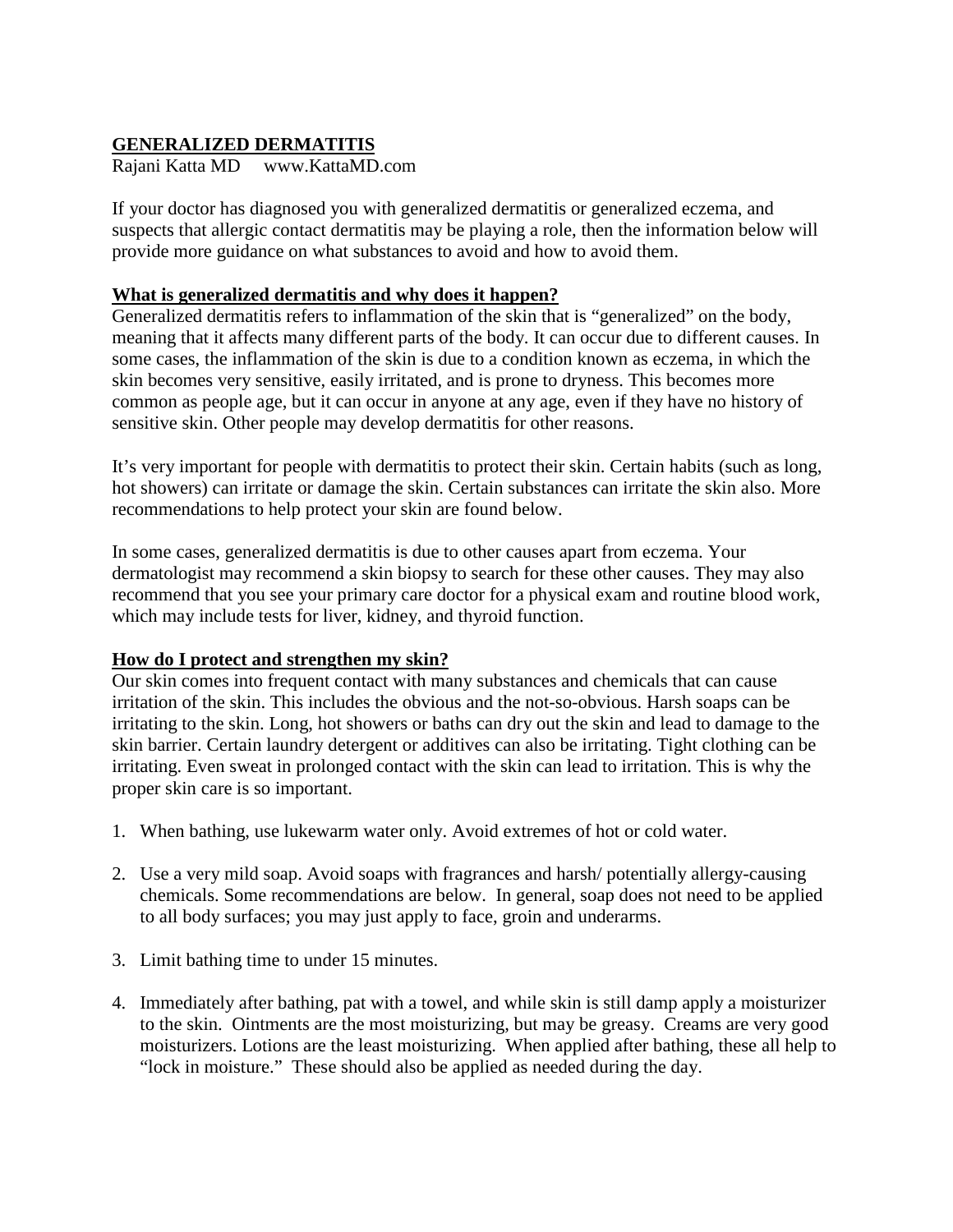- 5. If prescribed topical steroid ointments for dermatitis, remember that the medication should always be applied first, followed by the moisturizer. As the dermatitis begins to improve, the medication may be tapered off, but the regular use of moisturizers should continue.
- 6. Avoid the use of anything that might irritate or inflame sensitive skin. This includes cleansers with scrubs, bubble bath, washcloths, brushes, loofahs, or perfumed products.
- 7. Use fragrance-free and dye-free laundry detergents. If necessary, consider double-rinsing clothing. Examples include All Free and Clear, Tide Free, and Cheer Free.
- 8. Wear the right clothing. Rough, tight, wool, or new clothing may be irritating.
- 9. Heating in the house contributes to dry skin. A humidifier is helpful.

# **Is my dermatitis due to an allergic reaction? Why is it so hard to diagnose?**

There are different types of allergic reactions. Allergic contact dermatitis (ACD) is one type that may result in generalized dermatitis. In this type of allergy, a substance contacts the skin, and later results in a rash. The rash from poison ivy is one example. The rash classically occurs 2-3 days later, but it may happen just a few hours later, or one week later. This delay is what makes ACD so hard to figure out.

Once the rash occurs, it may last for weeks, and sometimes up to 8 weeks. People may stop using the triggering product for 1-2 weeks, but that's usually not long enough to see results.

### **What are some of the most common substances that trigger ACD? How can I avoid them?**

1. Fragrance additives and certain preservatives in skin care products are common triggers of allergy. These may be found in products such as liquid soaps, bar soaps, lotions and creams. The products listed below will avoid some of the most common triggers.

2. Note that even some products that are labeled as "hypoallergenic" or "for sensitive skin" will contain some of the ingredients that are common causes of ACD. Even products labeled as "baby products" may trigger reactions, since baby products frequently contain fragrance additives. Both synthetic and natural fragrance additives are common triggers of allergic reactions.

3. Some people react to over-the-counter antibiotic ointments. Many people apply Neosporin or Polysporin when they develop cracks in their skin. The antibiotics in these, neomycin and bacitracin, are actually one of the most frequent causes of ACD. For cuts in the skin, it is better to apply pure Vaseline petroleum jelly to the cut. If the skin is actually infected, your doctor can prescribe an antibiotic.

4. Some people will react to other over-the-counter medications. We have seen allergic reactions to Benadryl cream, benzocaine [in Lanacaine, Solarcaine and others], and Sarna lotion [due to the added fragrance]. Because of this potential for allergic reactions, it's important to use only those products recommended by your physician.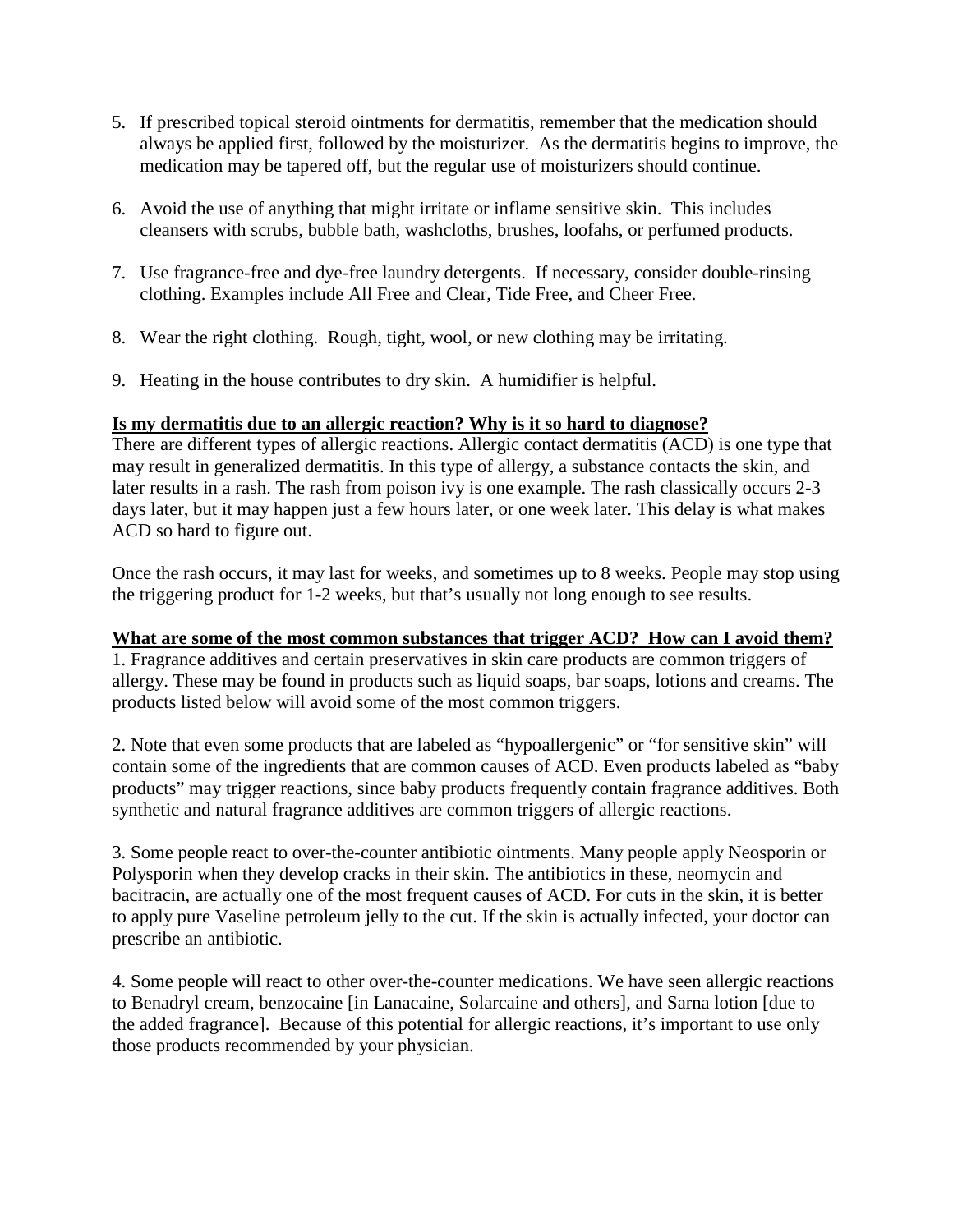5. Certain "natural" eczema treatments may trigger reactions. We have seen allergic reactions to "natural" eczema treatments such as certain essential oils and tea tree oil. Other treatments, such as witch hazel, rubbing alcohol, or apple cider vinegar, should NOT be applied directly to inflamed skin, as they cause irritation.

6. Do NOT use any type of cleansing wipes, as many of these contain major allergens.

7. Chemicals in clothing may also trigger a rash. Some clothing dyes may trigger rashes, especially dark clothing dyes found in synthetic materials (such as work-out clothing). Formaldehyde finishes may also trigger a rash. These tend to be used more in wrinkle-free or permanent press clothing. To protect against these chemicals, you may need to use white or light-colored work-out clothing, or wear white cotton undershirts underneath dress clothing. Several companies sell chemical-free clothing that is free of dyes and added chemicals, such as cottonique.com. Note that many 100% cotton items do contain added chemicals, so words such as "100% cotton" or "organic cotton" will not necessarily avoid these chemicals. Sometimes people will switch to looser clothing or wear skirts or shorts, which helps limit close contact with clothing. Note that most blue jeans actually use different types of dyes, and are usually OK.

### **What are examples of products that contain less of the substances that commonly trigger ACD?**

The products below do not contain some of the common (and less common) triggers of ACD. They do not contain any synthetic fragrance additives, natural or botanical fragrance additives, formaldehyde, methylchloroisothiazolinone, propylene glycol or lanolin. Some are available at major retailers, and others must be ordered via phone or website.

Note that every product must contain some additives, and some people are allergic to less common triggers. Therefore, if these recommendations do not help, you may require further testing. It can take up to 8 weeks of allergen avoidance for your skin to recover. Your physician will prescribe a medicated ointment to use during this time to help with the inflammation.

### **Cleansers:**

Liquid cleansers: Cerave hydrating cleanser [does not foam], Free and Clear liquid cleanser [does foam; available at 1-800-325-8232]

Bar soaps: Aveeno fragrance-free bar soap, Cerave Hydrating Cleansing Bar, Neutrogena fragrance-free bar soap

Cleansers to remove grease: Albolene moisturizing cleanser [This product is often used to remove eye make-up and as a cleanser for very sensitive skin. It may also help to remove grease]

### **Moisturizers:**

For bedtime: Pure Vaseline petroleum jelly [purchase the version without added fragrance or flavoring]

Other moisturizers [from most greasy to less greasy]: Theraplex Healing Emollient [theraplex.com], Neutrogena Norwegian Formula Hand Cream, Aveeno Eczema Therapy cream, Cerave cream